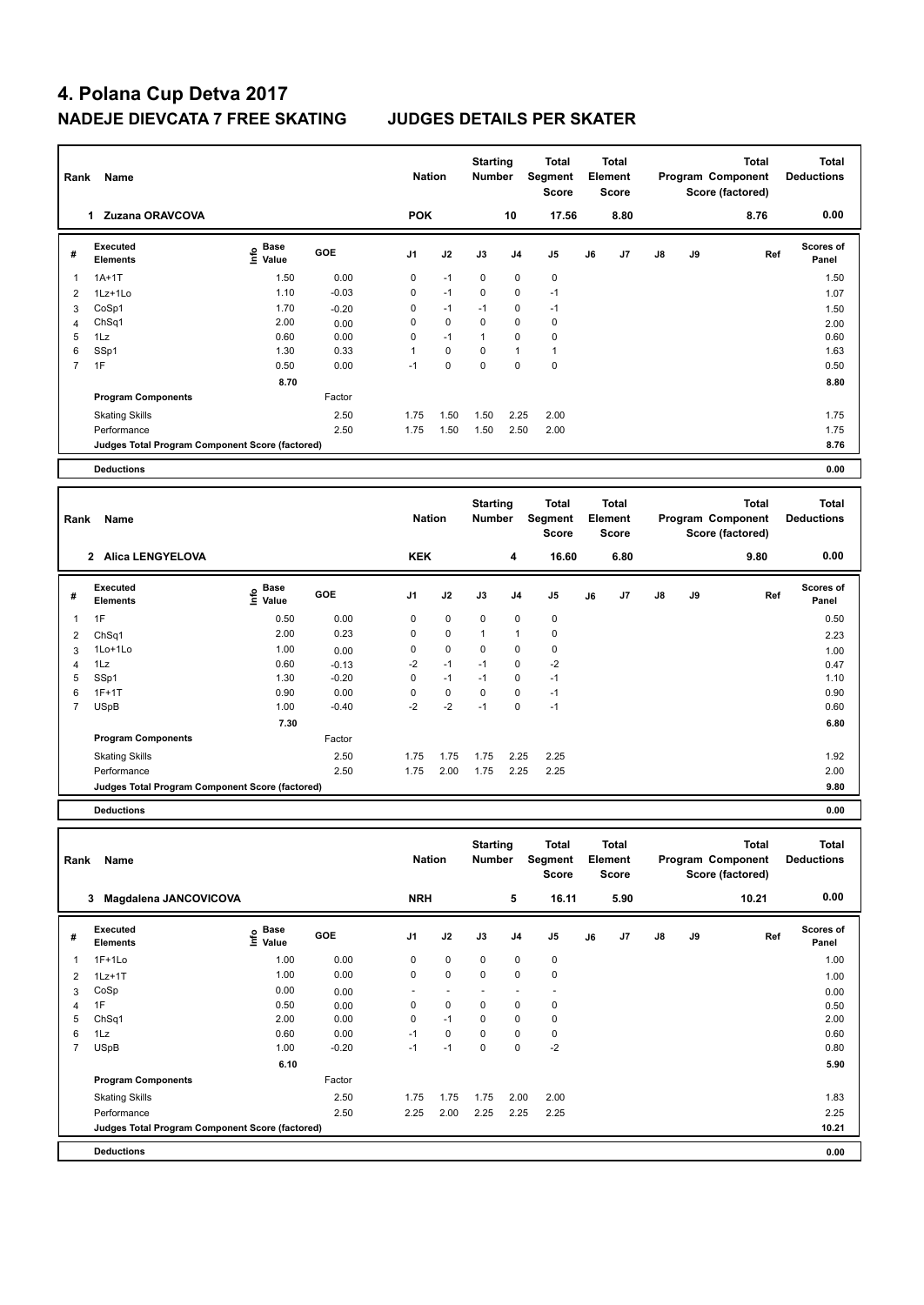| Rank           | Name                                            |                              |              | <b>Nation</b>  |      | <b>Starting</b><br><b>Number</b> |                | Total<br>Segment<br><b>Score</b>        |    | <b>Total</b><br>Element<br><b>Score</b> |    |    | <b>Total</b><br>Program Component<br>Score (factored) | <b>Total</b><br><b>Deductions</b> |
|----------------|-------------------------------------------------|------------------------------|--------------|----------------|------|----------------------------------|----------------|-----------------------------------------|----|-----------------------------------------|----|----|-------------------------------------------------------|-----------------------------------|
|                | 4 Elena SOLTYSOVA                               |                              |              | <b>KEK</b>     |      |                                  | 8              | 16.06                                   |    | 7.30                                    |    |    | 8.76                                                  | 0.00                              |
| #              | <b>Executed</b><br><b>Elements</b>              | Base<br>e Base<br>⊆ Value    | GOE          | J <sub>1</sub> | J2   | J3                               | J <sub>4</sub> | J <sub>5</sub>                          | J6 | J7                                      | J8 | J9 | Ref                                                   | Scores of<br>Panel                |
| 1              | 1F                                              | 0.50                         | 0.00         | $\mathbf 0$    | 0    | 0                                | 0              | $\pmb{0}$                               |    |                                         |    |    |                                                       | 0.50                              |
| $\overline{2}$ | $1F+1T$                                         | 0.90                         | 0.00         | $\mathbf 0$    | $-1$ | 0                                | 0              | 0                                       |    |                                         |    |    |                                                       | 0.90                              |
| 3              | SSp1                                            | 1.30                         | 0.00         | 0              | 0    | 0                                | 0              | $\pmb{0}$                               |    |                                         |    |    |                                                       | 1.30                              |
| $\overline{4}$ | ChSq1                                           | 2.00                         | 0.23         | $\mathbf 0$    | 0    | $\mathbf{1}$                     | $\mathbf{1}$   | $\pmb{0}$                               |    |                                         |    |    |                                                       | 2.23                              |
| 5              | CoSpBV                                          | 1.10                         | 0.00         | $\mathbf 0$    | 0    | 0                                | 0              | $\pmb{0}$                               |    |                                         |    |    |                                                       | 1.10                              |
| 6              | $1S+1T$                                         | 0.80                         | $-0.03$      | $-1$           | $-1$ | 0                                | 0              | $\mathbf 0$                             |    |                                         |    |    |                                                       | 0.77                              |
| $\overline{7}$ | 1Lo                                             | 0.50                         | 0.00         | $\mathbf 0$    | 0    | 0                                | 0              | $\pmb{0}$                               |    |                                         |    |    |                                                       | 0.50                              |
|                |                                                 | 7.10                         |              |                |      |                                  |                |                                         |    |                                         |    |    |                                                       | 7.30                              |
|                | <b>Program Components</b>                       |                              | Factor       |                |      |                                  |                |                                         |    |                                         |    |    |                                                       |                                   |
|                | <b>Skating Skills</b>                           |                              | 2.50         | 1.50           | 1.75 | 1.50                             | 2.00           | 2.25                                    |    |                                         |    |    |                                                       | 1.75                              |
|                | Performance                                     |                              | 2.50         | 1.50           | 1.75 | 1.50                             | 2.00           | 2.25                                    |    |                                         |    |    |                                                       | 1.75                              |
|                | Judges Total Program Component Score (factored) |                              |              |                |      |                                  |                |                                         |    |                                         |    |    |                                                       | 8.76                              |
|                | <b>Deductions</b>                               |                              |              |                |      |                                  |                |                                         |    |                                         |    |    |                                                       | 0.00                              |
|                |                                                 |                              |              |                |      |                                  |                |                                         |    |                                         |    |    |                                                       |                                   |
|                |                                                 |                              |              |                |      |                                  |                |                                         |    |                                         |    |    |                                                       |                                   |
| Rank           | <b>Name</b>                                     |                              |              | <b>Nation</b>  |      | <b>Starting</b><br>Number        |                | <b>Total</b><br>Segment<br><b>Score</b> |    | <b>Total</b><br>Element<br><b>Score</b> |    |    | <b>Total</b><br>Program Component<br>Score (factored) | <b>Total</b><br><b>Deductions</b> |
|                | 5 Paulina BENOVA                                |                              |              | PN             |      |                                  | $\overline{7}$ | 15.51                                   |    | 6.83                                    |    |    | 9.18                                                  | 0.50                              |
| #              | Executed<br><b>Elements</b>                     | <b>Base</b><br>lnfo<br>Value | GOE          | J <sub>1</sub> | J2   | J3                               | J4             | J5                                      | J6 | J <sub>7</sub>                          | J8 | J9 | Ref                                                   | <b>Scores of</b><br>Panel         |
| $\overline{1}$ | $1F+1Lo$                                        | 1.00                         | 0.00         | $\mathbf 0$    | 0    | $-1$                             | 0              | $\mathbf 0$                             |    |                                         |    |    |                                                       | 1.00                              |
| $\overline{2}$ |                                                 | 0.00                         | 0.00         | $\sim$         | ÷.   | ÷.                               | ÷.             | $\mathbf{r}$                            |    |                                         |    |    |                                                       |                                   |
| 3              | CSp<br>1Lz+1Lo                                  | 1.10                         | $-0.20$      | $-2$           | $-2$ | $-2$                             | $-1$           | $-2$                                    |    |                                         |    |    |                                                       | 0.00                              |
| 4              | 1F                                              | 0.50                         |              | $\mathbf 0$    | 0    | 0                                | $\mathbf 0$    | $\pmb{0}$                               |    |                                         |    |    |                                                       | 0.90                              |
| 5              | Ch <sub>Sq1</sub>                               | 2.00                         | 0.00<br>0.23 | 0              | 0    | 1                                | 1              | $\mathbf 0$                             |    |                                         |    |    |                                                       | 0.50<br>2.23                      |
| 6              | 1Lz                                             | 0.60                         | 0.00         | 0              | 0    | 0                                | 0              | $\pmb{0}$                               |    |                                         |    |    |                                                       | 0.60                              |
| $\overline{7}$ | SSp2                                            | 1.60                         | 0.00         | $\Omega$       | 0    | $\mathbf{1}$                     | $\Omega$       | $\mathbf 0$                             |    |                                         |    |    |                                                       | 1.60                              |
|                |                                                 | 6.80                         |              |                |      |                                  |                |                                         |    |                                         |    |    |                                                       | 6.83                              |
|                | <b>Program Components</b>                       |                              | Factor       |                |      |                                  |                |                                         |    |                                         |    |    |                                                       |                                   |

**Judges Total Program Component Score (factored) 9.18**

**Deductions** Falls: -0.50 **-0.50**

| Rank           | Name                                            |                             |            | <b>Nation</b>  |             | <b>Starting</b><br>Number |                | <b>Total</b><br>Segment<br>Score |    | <b>Total</b><br>Element<br><b>Score</b> |    |    | <b>Total</b><br>Program Component<br>Score (factored) | <b>Total</b><br><b>Deductions</b> |
|----------------|-------------------------------------------------|-----------------------------|------------|----------------|-------------|---------------------------|----------------|----------------------------------|----|-----------------------------------------|----|----|-------------------------------------------------------|-----------------------------------|
|                | <b>Maria RIMESOVA</b><br>6                      |                             |            | <b>NRH</b>     |             |                           | 9              | 14.96                            |    | 6.70                                    |    |    | 8.76                                                  | 0.50                              |
| #              | Executed<br><b>Elements</b>                     | Base<br>$\frac{e}{E}$ Value | <b>GOE</b> | J <sub>1</sub> | J2          | J3                        | J <sub>4</sub> | J5                               | J6 | J7                                      | J8 | J9 | Ref                                                   | <b>Scores of</b><br>Panel         |
| $\overline{1}$ | $1F+1T$                                         | 0.90                        | 0.00       | 0              | $\mathbf 0$ | 0                         | $\mathbf 0$    | 0                                |    |                                         |    |    |                                                       | 0.90                              |
| $\overline{2}$ | $1S+1Lo$                                        | 0.90                        | 0.00       | 0              | $\mathbf 0$ | $\mathbf 0$               | $\mathbf 0$    | $\pmb{0}$                        |    |                                         |    |    |                                                       | 0.90                              |
| 3              | 1Lo                                             | 0.50                        | 0.00       | 0              | $\mathbf 0$ | 0                         | 0              | 0                                |    |                                         |    |    |                                                       | 0.50                              |
| 4              | CoSpBV                                          | 1.10                        | $-0.50$    | $-2$           | $-3$        | $-2$                      | $\mathbf 0$    | $-1$                             |    |                                         |    |    |                                                       | 0.60                              |
| 5              | 1F                                              | 0.50                        | 0.00       | 0              | $\mathbf 0$ | $\mathbf 0$               | $\mathbf 0$    | $\pmb{0}$                        |    |                                         |    |    |                                                       | 0.50                              |
| 6              | ChSq1                                           | 2.00                        | 0.00       | 0              | $\mathbf 0$ | 1                         | $\mathbf 0$    | $\pmb{0}$                        |    |                                         |    |    |                                                       | 2.00                              |
| 7              | SSp1                                            | 1.30                        | 0.00       | 0              | $\mathbf 0$ | 0                         | 0              | $\mathbf 0$                      |    |                                         |    |    |                                                       | 1.30                              |
|                |                                                 | 7.20                        |            |                |             |                           |                |                                  |    |                                         |    |    |                                                       | 6.70                              |
|                | <b>Program Components</b>                       |                             | Factor     |                |             |                           |                |                                  |    |                                         |    |    |                                                       |                                   |
|                | <b>Skating Skills</b>                           |                             | 2.50       | 1.75           | 1.50        | 1.50                      | 1.75           | 1.75                             |    |                                         |    |    |                                                       | 1.67                              |
|                | Performance                                     |                             | 2.50       | 1.75           | 1.50        | 1.75                      | 2.00           | 2.00                             |    |                                         |    |    |                                                       | 1.83                              |
|                | Judges Total Program Component Score (factored) |                             |            |                |             |                           |                |                                  |    |                                         |    |    |                                                       | 8.76                              |
|                | <b>Deductions</b>                               | Falls:                      | $-0.50$    |                |             |                           |                |                                  |    |                                         |    |    |                                                       | $-0.50$                           |

Performance 2.50 1.75 2.00 1.50 2.25 2.00 1.92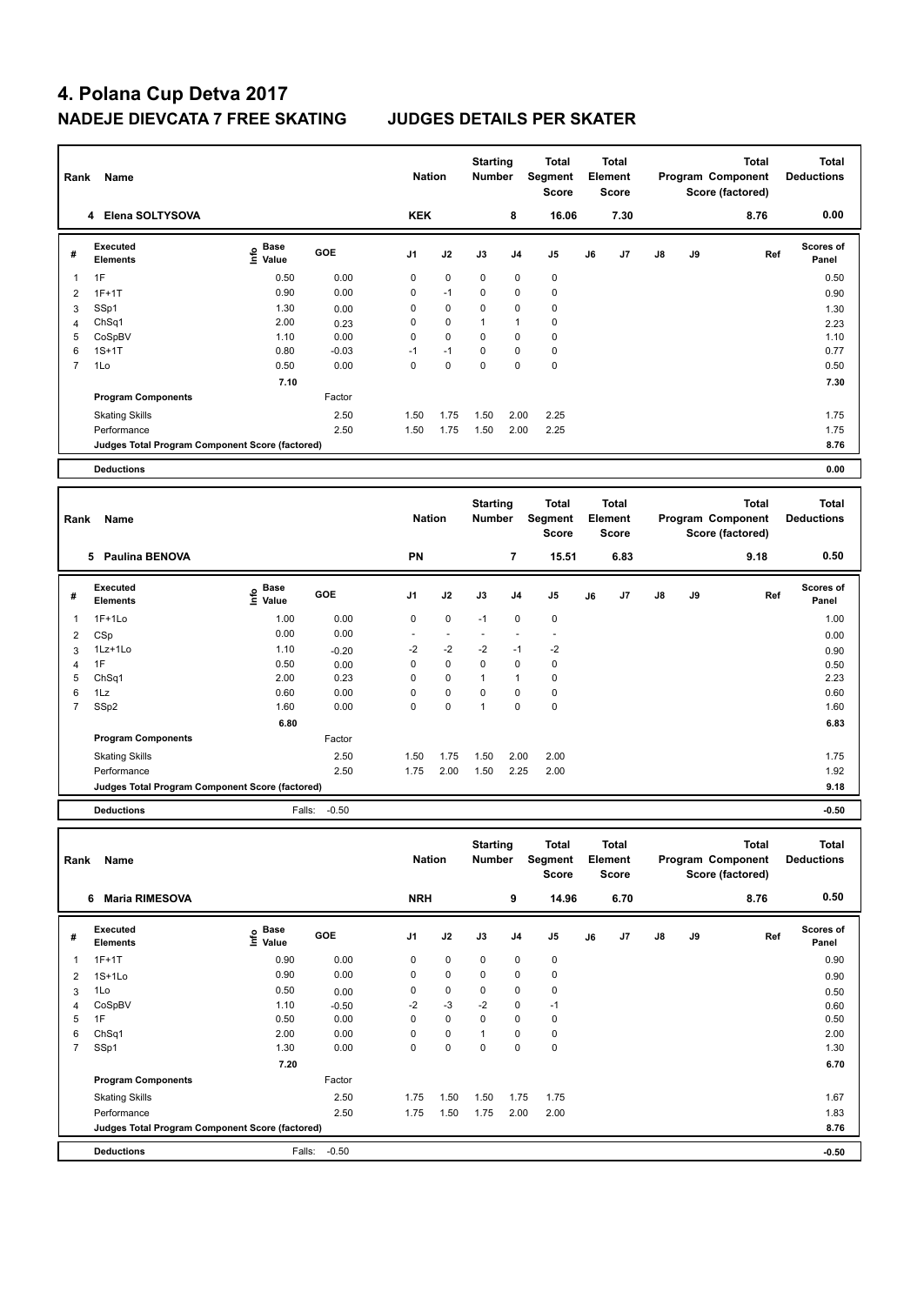| Rank                | Name                                            |                                           |              | <b>Nation</b>  |             | <b>Starting</b><br><b>Number</b> |                | <b>Total</b><br>Segment<br><b>Score</b> |    | <b>Total</b><br>Element<br><b>Score</b> |    |    | <b>Total</b><br>Program Component<br>Score (factored) | <b>Total</b><br><b>Deductions</b> |
|---------------------|-------------------------------------------------|-------------------------------------------|--------------|----------------|-------------|----------------------------------|----------------|-----------------------------------------|----|-----------------------------------------|----|----|-------------------------------------------------------|-----------------------------------|
|                     | 7 Nina STUDENA                                  |                                           |              | <b>NMV</b>     |             |                                  | 3              | 14.16                                   |    | 5.70                                    |    |    | 8.96                                                  | 0.50                              |
| #                   | <b>Executed</b><br><b>Elements</b>              | $\frac{e}{E}$ Base<br>$\frac{e}{E}$ Value | GOE          | J <sub>1</sub> | J2          | J3                               | J <sub>4</sub> | J <sub>5</sub>                          | J6 | J7                                      | J8 | J9 | Ref                                                   | <b>Scores of</b><br>Panel         |
| $\mathbf{1}$        | 1F                                              | 0.50                                      | 0.00         | $\mathbf 0$    | $\mathbf 0$ | 0                                | $\mathbf 0$    | $\mathbf 0$                             |    |                                         |    |    |                                                       | 0.50                              |
| $\overline{2}$      | $1Lz+1T$                                        | 1.00                                      | $-0.10$      | $\mathbf 0$    | $-2$        | $-1$                             | $-1$           | $-1$                                    |    |                                         |    |    |                                                       | 0.90                              |
| 3                   | $1F+1Lo$                                        | 1.00                                      | $-0.30$      | -3             | $-3$        | $-3$                             | $-3$           | -3                                      |    |                                         |    |    |                                                       | 0.70                              |
| $\overline{4}$      | SSpB                                            | 1.10                                      | $-0.10$      | $-1$           | $-1$        | 0                                | $\mathbf 0$    | $\mathbf 0$                             |    |                                         |    |    |                                                       | 1.00                              |
| 5                   | ChSq1                                           | 2.00                                      | 0.00         | $\mathbf 0$    | 0           | 0                                | $\mathbf 0$    | $\mathbf 0$                             |    |                                         |    |    |                                                       | 2.00                              |
| 6                   | $1\mathsf{L}z$                                  | 0.60                                      | 0.00         | $\Omega$       | $\Omega$    | $\mathbf 0$                      | $\Omega$       | $\mathbf 0$                             |    |                                         |    |    |                                                       | 0.60                              |
| $\overline{7}$      | CoSp                                            | 0.00                                      | 0.00         |                |             |                                  |                | $\ddot{\phantom{1}}$                    |    |                                         |    |    |                                                       | 0.00                              |
|                     |                                                 | 6.20                                      |              |                |             |                                  |                |                                         |    |                                         |    |    |                                                       | 5.70                              |
|                     | <b>Program Components</b>                       |                                           | Factor       |                |             |                                  |                |                                         |    |                                         |    |    |                                                       |                                   |
|                     | <b>Skating Skills</b>                           |                                           | 2.50         | 1.75           | 1.50        | 1.75                             | 1.75           | 1.75                                    |    |                                         |    |    |                                                       | 1.75                              |
|                     | Performance                                     |                                           | 2.50         | 1.75           | 1.50        | 1.75                             | 2.00           | 2.00                                    |    |                                         |    |    |                                                       | 1.83                              |
|                     | Judges Total Program Component Score (factored) |                                           |              |                |             |                                  |                |                                         |    |                                         |    |    |                                                       | 8.96                              |
|                     | <b>Deductions</b>                               | Falls:                                    | $-0.50$      |                |             |                                  |                |                                         |    |                                         |    |    |                                                       | $-0.50$                           |
|                     |                                                 |                                           |              |                |             |                                  |                |                                         |    |                                         |    |    |                                                       |                                   |
|                     |                                                 |                                           |              |                |             |                                  |                |                                         |    |                                         |    |    |                                                       |                                   |
|                     |                                                 |                                           |              |                |             | <b>Starting</b>                  |                | <b>Total</b>                            |    | <b>Total</b>                            |    |    | <b>Total</b>                                          | <b>Total</b>                      |
| Rank                | Name                                            |                                           |              | <b>Nation</b>  |             | <b>Number</b>                    |                | Segment                                 |    | Element                                 |    |    | Program Component                                     | <b>Deductions</b>                 |
|                     |                                                 |                                           |              |                |             |                                  |                | <b>Score</b>                            |    | <b>Score</b>                            |    |    | Score (factored)                                      |                                   |
|                     | 8 Vanessa Sophia KALUZOVA                       |                                           |              | <b>NMV</b>     |             |                                  | $\mathbf 2$    | 14.08                                   |    | 5.20                                    |    |    | 9.38                                                  | 0.50                              |
| #                   | <b>Executed</b><br><b>Elements</b>              | <b>Base</b><br>١nf٥<br>Value              | GOE          | J1             | J2          | J3                               | J <sub>4</sub> | J <sub>5</sub>                          | J6 | J7                                      | J8 | J9 | Ref                                                   | <b>Scores of</b><br>Panel         |
| $\mathbf{1}$        | 1Lz+1Lo                                         | 1.10                                      | 0.00         | $\mathbf 0$    | $\pmb{0}$   | 0                                | $\mathbf 0$    | $\pmb{0}$                               |    |                                         |    |    |                                                       | 1.10                              |
| $\overline{2}$      | 1F                                              | 0.50                                      | $-0.30$      | -3             | $-3$        | $-3$                             | $-3$           | $-3$                                    |    |                                         |    |    |                                                       | 0.20                              |
|                     | SSpB                                            | 1.10                                      |              | $-2$           | 0           | $\mathbf 0$                      | $\mathbf 0$    | $\mathbf 0$                             |    |                                         |    |    |                                                       |                                   |
| 3<br>$\overline{4}$ | ChSq                                            | 0.00                                      | 0.00<br>0.00 |                | ä,          |                                  | ÷,             | ä,                                      |    |                                         |    |    |                                                       | 1.10<br>0.00                      |
| 5                   | 1Lz                                             | 0.60                                      | 0.00         | 0              | 0           | 0                                | $\mathbf 0$    | $\mathbf 0$                             |    |                                         |    |    |                                                       | 0.60                              |
| 6                   | $1F+1Lo$                                        | 1.00                                      | 0.00         | $\mathbf 0$    | 0           | 0                                | $\pmb{0}$      | $\pmb{0}$                               |    |                                         |    |    |                                                       | 1.00                              |
| $\overline{7}$      | CoSpB                                           | 1.50                                      | $-0.30$      | $-1$           | $-2$        | $\mathbf{1}$                     | $-1$           | $-1$                                    |    |                                         |    |    |                                                       | 1.20                              |
|                     |                                                 | 5.80                                      |              |                |             |                                  |                |                                         |    |                                         |    |    |                                                       | 5.20                              |
|                     | <b>Program Components</b>                       |                                           | Factor       |                |             |                                  |                |                                         |    |                                         |    |    |                                                       |                                   |
|                     | <b>Skating Skills</b>                           |                                           | 2.50         | 1.75           | 2.00        | 1.50                             | 2.00           | 2.00                                    |    |                                         |    |    |                                                       | 1.92                              |
|                     | Performance                                     |                                           | 2.50         | 1.50           | 1.75        | 1.75                             | 2.00           | 2.00                                    |    |                                         |    |    |                                                       | 1.83                              |
|                     | Judges Total Program Component Score (factored) |                                           |              |                |             |                                  |                |                                         |    |                                         |    |    |                                                       | 9.38                              |

**Deductions** Falls: -0.50 **-0.50**

| Rank | Name                                                                                                                                                                                                                                                                                                                             |                                  |            | <b>Nation</b>  |             | <b>Starting</b><br><b>Number</b> |      | Total<br>Segment<br><b>Score</b> |    | <b>Total</b><br>Element<br><b>Score</b> |    |    | <b>Total</b><br>Program Component<br>Score (factored) | <b>Total</b><br><b>Deductions</b> |
|------|----------------------------------------------------------------------------------------------------------------------------------------------------------------------------------------------------------------------------------------------------------------------------------------------------------------------------------|----------------------------------|------------|----------------|-------------|----------------------------------|------|----------------------------------|----|-----------------------------------------|----|----|-------------------------------------------------------|-----------------------------------|
|      | <b>Maria SOVJAKOVA</b><br>9                                                                                                                                                                                                                                                                                                      |                                  |            | <b>VRA</b>     |             |                                  | 6    | 13.85                            |    | 6.22                                    |    |    | 8.13                                                  | 0.50                              |
| #    | Executed<br><b>Elements</b>                                                                                                                                                                                                                                                                                                      | <b>Base</b><br>e Base<br>E Value | <b>GOE</b> | J <sub>1</sub> | J2          | J3                               | J4   | J <sub>5</sub>                   | J6 | J <sub>7</sub>                          | J8 | J9 | Ref                                                   | <b>Scores of</b><br>Panel         |
| 1    | Ch <sub>Sq1</sub>                                                                                                                                                                                                                                                                                                                | 2.00                             | 0.00       | 0              | $\mathbf 0$ | $\mathbf{1}$                     | 0    | 0                                |    |                                         |    |    |                                                       | 2.00                              |
| 2    | 1F                                                                                                                                                                                                                                                                                                                               | 0.50                             | $-0.10$    | $-1$           | $-1$        | $-1$                             | $-1$ | $-1$                             |    |                                         |    |    |                                                       | 0.40                              |
| 3    | SSp2                                                                                                                                                                                                                                                                                                                             | 1.60                             | 0.00       | 0              | 0           | $\mathbf{1}$                     | 0    | 0                                |    |                                         |    |    |                                                       | 1.60                              |
| 4    | $1Lz+1T$                                                                                                                                                                                                                                                                                                                         | 1.00                             | $-0.13$    | $-1$           | $-2$        | $-1$                             | $-1$ | $-2$                             |    |                                         |    |    |                                                       | 0.87                              |
| 5    | 1Lo                                                                                                                                                                                                                                                                                                                              | 0.50                             | 0.00       | 0              | $\mathbf 0$ | $\mathbf 0$                      | 0    | 0                                |    |                                         |    |    |                                                       | 0.50                              |
| 6    | 1F+REP                                                                                                                                                                                                                                                                                                                           | 0.35                             | $-0.30$    | $-3$           | $-3$        | $-3$                             | $-3$ | $-3$                             |    |                                         |    |    |                                                       | 0.05                              |
| 7    | <b>USpB</b>                                                                                                                                                                                                                                                                                                                      | 1.00                             | $-0.20$    | $-1$           | $\mathbf 0$ | $-1$                             | $-1$ | $\pmb{0}$                        |    |                                         |    |    |                                                       | 0.80                              |
|      |                                                                                                                                                                                                                                                                                                                                  | 6.95                             |            |                |             |                                  |      |                                  |    |                                         |    |    |                                                       | 6.22                              |
|      | <b>Program Components</b>                                                                                                                                                                                                                                                                                                        |                                  | Factor     |                |             |                                  |      |                                  |    |                                         |    |    |                                                       |                                   |
|      | <b>Skating Skills</b>                                                                                                                                                                                                                                                                                                            |                                  | 2.50       | 1.50           | 1.25        | 1.50                             | 1.75 | 1.75                             |    |                                         |    |    |                                                       | 1.58                              |
|      | Performance                                                                                                                                                                                                                                                                                                                      |                                  | 2.50       | 1.50           | 1.50        | 1.75                             | 2.00 | 1.75                             |    |                                         |    |    |                                                       | 1.67                              |
|      | Judges Total Program Component Score (factored)                                                                                                                                                                                                                                                                                  |                                  |            |                |             |                                  |      |                                  |    |                                         |    |    |                                                       | 8.13                              |
|      | <b>Deductions</b><br>$\mathbf{r}$ , $\mathbf{r}$ , $\mathbf{r}$ , $\mathbf{r}$ , $\mathbf{r}$ , $\mathbf{r}$ , $\mathbf{r}$ , $\mathbf{r}$ , $\mathbf{r}$ , $\mathbf{r}$ , $\mathbf{r}$ , $\mathbf{r}$ , $\mathbf{r}$ , $\mathbf{r}$ , $\mathbf{r}$ , $\mathbf{r}$ , $\mathbf{r}$ , $\mathbf{r}$ , $\mathbf{r}$ , $\mathbf{r}$ , | Falls:                           | $-0.50$    |                |             |                                  |      |                                  |    |                                         |    |    |                                                       | $-0.50$                           |

! Not clear edge REP Jump repetition